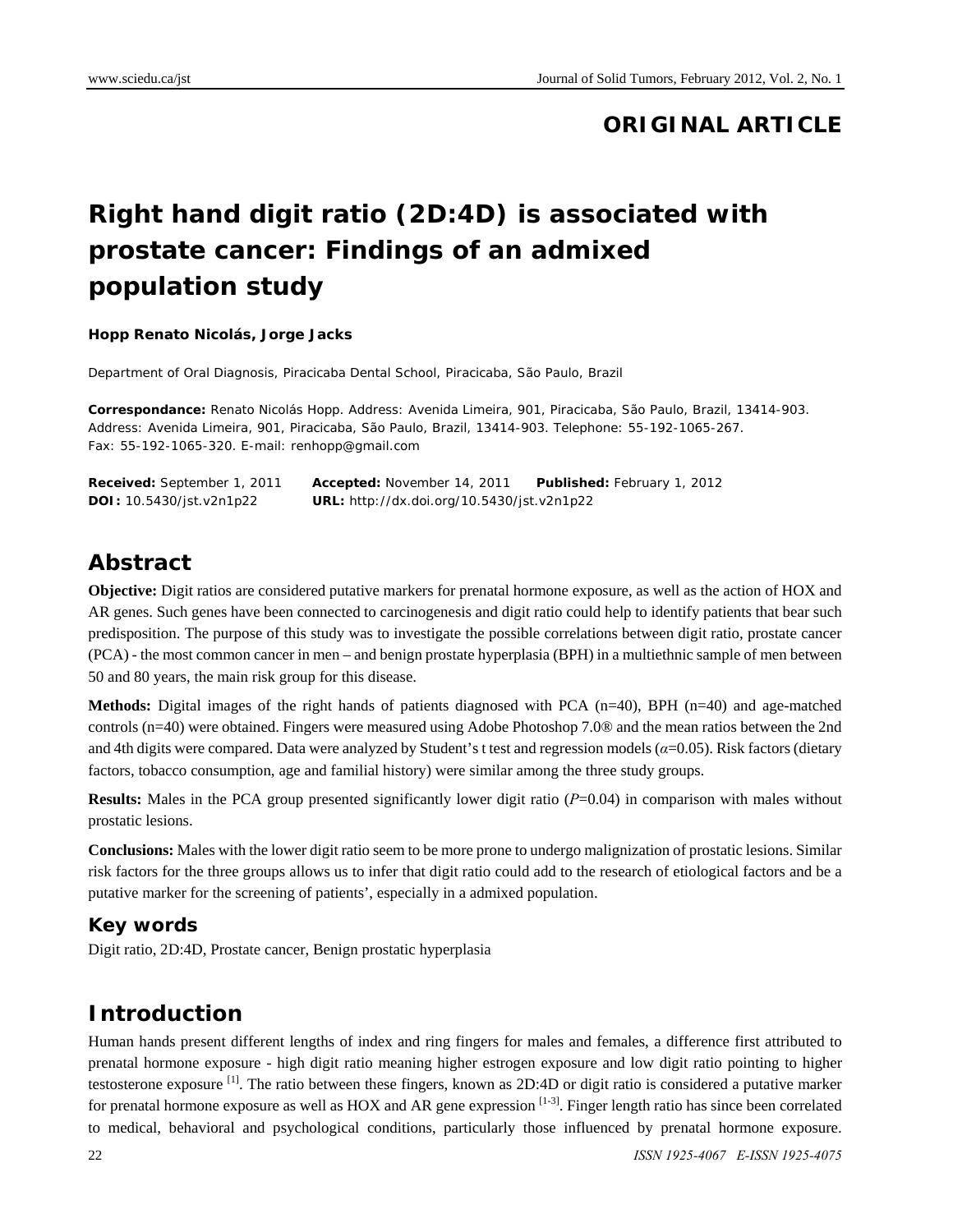Proposition of digit ratio as a predictive marker of the susceptibility to some types of cancer, especially those that show sex differences in their occurrence, progression, and/or prognosis has gained strength  $[4-7]$ .

Prostate cancer (PCA) is the most common cancer in men and the commonest overall, with a reported incidence of 165.8 per  $100.000$  <sup>[8]</sup>. Although its exact etiology is currently unknown, it has been correlated to factors such as age, race, familial history and hormone exposure  $[9]$ . This lesion is thought to arise from premalignant conditions such as Benign Prostatic Hyperplasia (BPH) and about 83% of all prostate cancers develop in preexistent sites of BPH. Currently, there are only two studies that addressed correlations between 2D:4D and prostate cancer, and those have been performed in populations that have relatively few ethnic differences  $[6, 7]$ . Prostate cancer developments could be influenced by in-utero testosterone overexposure, which would reflect in lower digit ratios for individuals that develop this disease. This study investigated this possible correlation between Prostate Cancer, BPH and 2D:4D in a multi-ethnic population.

### **Patients and Methods**

The local institutional review committee approved this research. Males between 50 and 80 years were invited to participate in this study, and responded to a questionnaire regarding habits, medical personal and familial history. Subjects with right index or ring finger fracture history and/or hormonal disorders were excluded. All subjects were diagnosed by clinical and histological analysis and were currently under treatment follow-up.

Individuals had their right hand palm photographed by a digital camera (Canon Powershot A550, Canon, USA) attached to a standardizing device, forming a 90° angle with the base. Photographs were under the same camera configuration to avoid discrepancies between images. Individuals kept their wrist, back of hands and fingers extended and placed in the base throughout the capturing process. Image analysis was made using Adobe Photoshop 7.0® (Adobe Systems, USA) measuring tool, using 100% zoom.

Measurements of right hand index and ring fingers were performed in linear fashion from the middle point of the most proximal crease up to the tip of the finger and repeated 3 times, two days apart. Index finger length was divided by ring finger length, originating the 2D:4D ratio. The analyzed ratio was the mean of the three measurements performed.

After the measurement, individuals were assigned to their respective groups; (a) NOL group – patients without present or past malignant or premalignant prostatic lesions; (b) PCA group - patients diagnosed with prostate cancer; (c) BPH group - patients diagnosed with BPH, present or past. Individuals were age-matched between groups. Data were analyzed by Student's t test and logistic regression (*α*= 5%).

# **Results**

Populational characteristics of the study are described in Table 1. Overall, 120 individuals were selected for this study. In a largely admixed population such as Brazilian, it is hard to attest ancestry of the individuals. Thus, there was no possibility to divide the participants into ethnic groups such as African descendants, Caucasians, Asians or Indians, among other ethnic groups.

| Group        | Age           | $2D:4D$ ratio       | TC / (Cigarettes/Day) | EC    | FH    |
|--------------|---------------|---------------------|-----------------------|-------|-------|
| $PCA (n=40)$ | $70.4 + 5.4$  | $0.9498 \pm 0.0417$ | 72.5% (24.0)          | 75.0% | 57.5% |
| $BPH (n=40)$ | $64.5 + 7.5$  | $0.9638 \pm 0.0550$ | 75.0% (20.0)          | 72.5% | 47.5% |
| $NOL$ (n=40) | $59.2 + 11.3$ | $0.9665 \pm 0.0395$ | $60.0\%$ (22.7)       | 87.5% | 52.5% |

**Table 1.** Characteristics of the study subjects

Abbreviations: PCA–prostate cancer; BPH–benign prostatic hyperplasia; NOL-no lesion; EC–Regular ethanol consumption; FH-Familial history of malignant neoplasia. TC–Tobacco consumption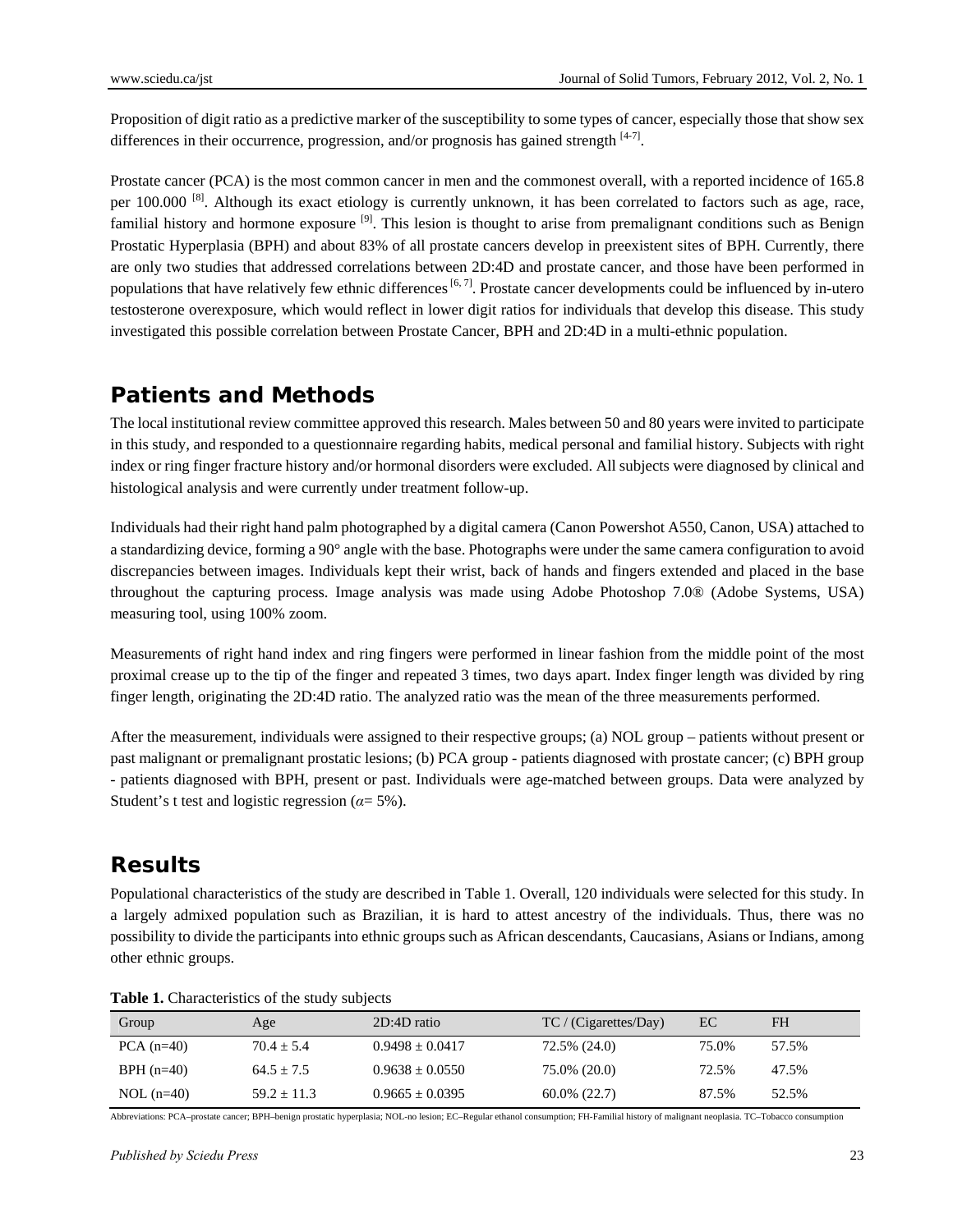Familial history of malignant neoplasia and alcohol and tobacco consumption were frequently reported. The mean alcohol and cigarette consumption were not significantly different among all groups (*P*=0.57). Hormone therapy was not reported. Familial history of prostate cancer was similar among the groups.

Repeated measurements presented intra-class correlation coefficient (ICCS) of 0.95 for the test 1 against 2, 0.94 for test 2 against 3 and 0.97 for test 3 against 1, indicating reproducibility of the method.

Digit ratios for the PCA group were 0.9498 ± 0.0417 and 22 individuals presented low 2D:4D (lower than 0.9500); BPH group had mean 2D:4D of  $0.9638 \pm 0.0550$  with 14 individuals having low 2D:4D; NOL group had mean finger-length of  $0.9665 \pm 0.0395$  with 12 individuals below the 0.9500 mark. Digit ratios were not significantly different between NOL and HPB groups and HPB versus CA group (*P*=0.40 and 0.18 respectively; OR=1.08 and 1, 25 respectively), but they were significant for the CA versus NOL group  $(P=0.04; \text{ OR} = 1.36; 95\% \text{ CI} = 1.11 - 1.61)$ .

# **Discussion**

Since 1998, more than 500 published articles have addressed the correlation of digit ratios to a plethora of gender-linked traits and pathologies, such as physical and verbal aggressiveness, decision-making processes  $[10]$ ; and medical conditions such as cervix cancer, atherosclerotic plaque development and delayed menarche [11-13].

Many genetic conditions can influence digit ratios, in particular the action of HOX and androgen receptor (AR) genes. HOX gene family controls the differentiation of fingers and gonads as well as the urogenital system development  $\left[6\right]$ . Digit ratios could reflect the action of these genes, acting as a putative marker for susceptibility to diseases they are thought to influence <sup>[14]</sup>. Low digit ratios were proposed as proxy markers for short CAG-triplet repeat lengths on the AR, predisposing patients for cancer development  $^{[2]}$ . Positive correlations between 2D:4D and the amount of CAG triplets on the AR gene were reported  $^{[3]}$  and thus, low digit ratios could predispose patients to carcinogenesis and short CAG sequences would contribute for disease prognosis.

Although recent publications have associated PCA to varied aetiologies, its main risk factors are considered increased age, ethnicity and familial history of prostate cancer <sup>[15]</sup>. Given these main risk factors, the individuals selected for this study presented similar characteristics. Alcohol consumption, which could act as a dietary factor, did not significantly differ among groups. This selection diminished the influence of etiological factors on the analysis, focusing on the influence of 2D:4D, adding to the explanation of why some patients evolve for BPH malignization while others remain with indolent lesions or even unaffected.

Previous studies have investigated correlations between digit ratios and prostate cancer in Korean patients - an expected genetically homogeneous and less susceptible population - and patients from the United Kingdom, a far less admixed sample  $[6, 7]$ . It is difficult to establish race correlations on multiethnic populations such as Brazilian, and thus ethnic influences seem to play smaller roles than hormonal influences on prostate cancer.

It was suggested that indirect measurements could weaken the results of digit ratio studies [16]. In fact, every measurement methodology has inherent discrepancies and thus, distortions on the relative lengths may occur. The two other studies regarding digit ratios and prostate cancer used direct measurements and self-reports [6,7]. A standardized method of image capturing was suggested for this study and, if distortions occurred, they were similar for all images. Results from ICCS also pointed to method reproducibility. This study corroborates previous findings from the British and Korean studies. However, larger multi-ethnic epidemiological as well as genetic and hormonal studies are necessary to investigate the strength of correlations between prostate cancer and digit ratios.